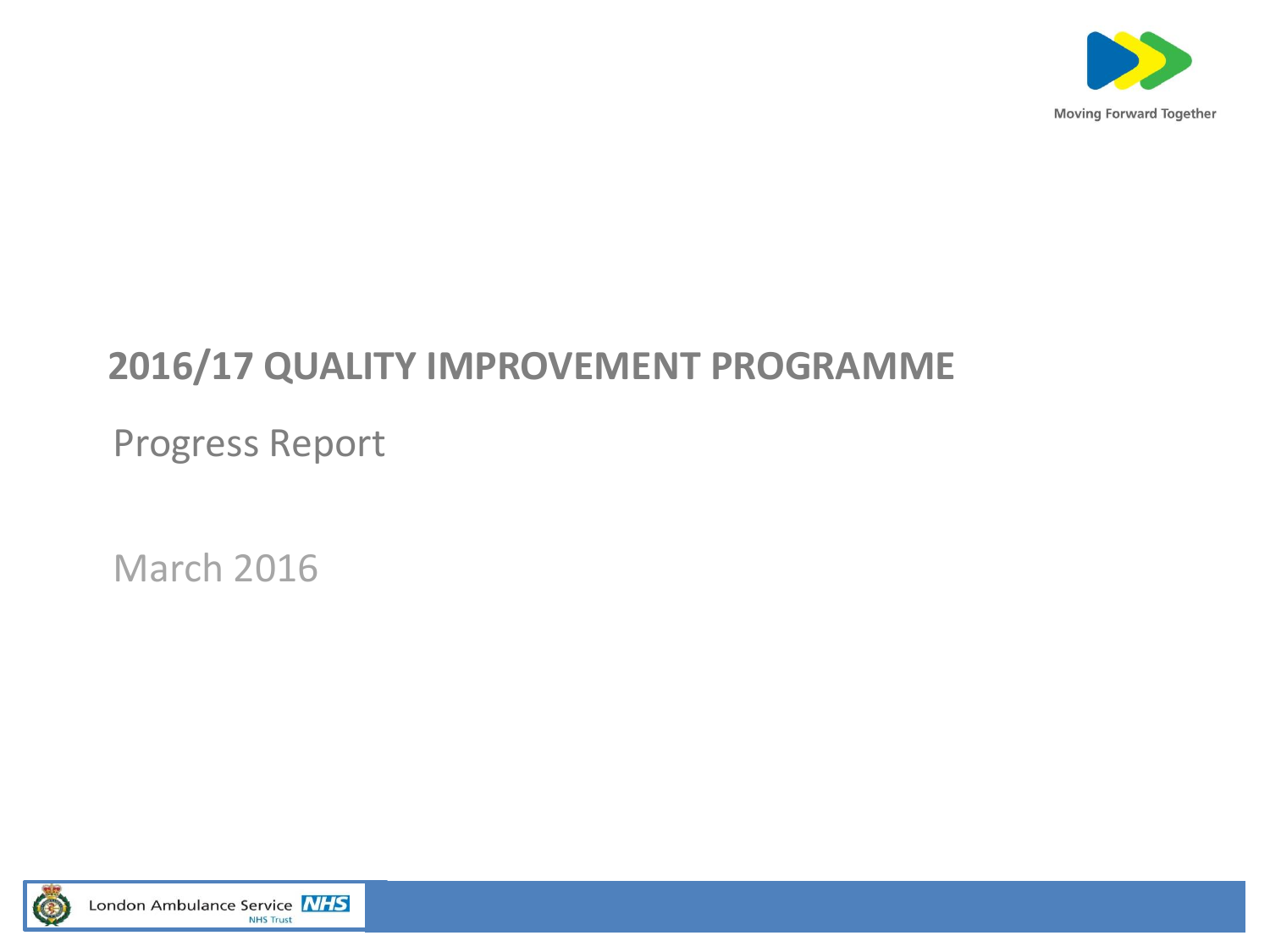#### **CONTENTS**



| 1. Executive Summary                                                                                          |              |  |  |  |  |
|---------------------------------------------------------------------------------------------------------------|--------------|--|--|--|--|
| 2. Programme Summary<br>4                                                                                     |              |  |  |  |  |
| 3. Workstream progress reports                                                                                |              |  |  |  |  |
| 5.1 Making the LAS a great place to work<br>5.2 Achieving good governance<br>5.3 Improving patient experience | 6<br>8<br>10 |  |  |  |  |
| 5.4 Improving environment and resources                                                                       | 12           |  |  |  |  |
| 5.5 Taking pride and responsibility                                                                           | 14           |  |  |  |  |

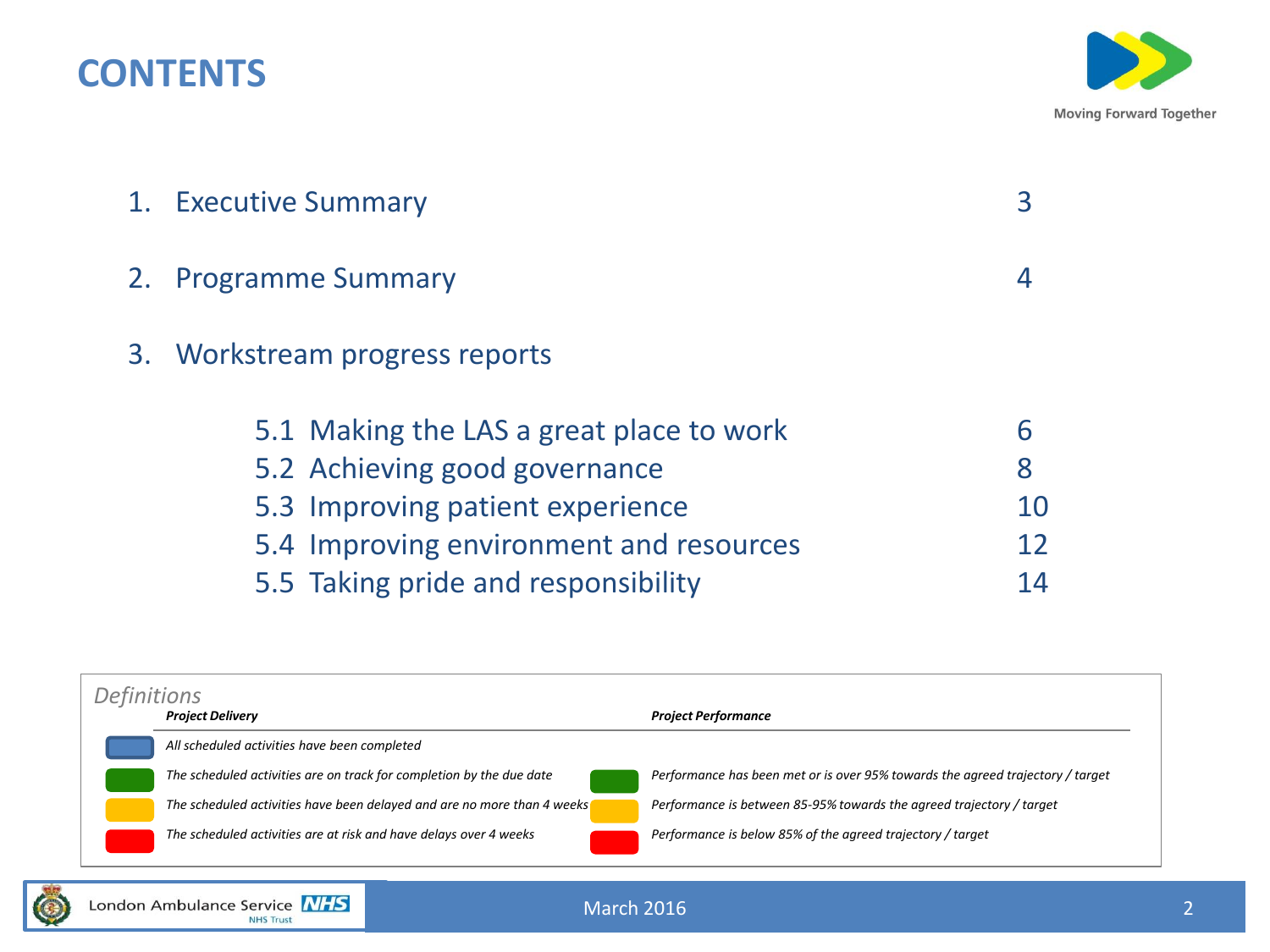#### **EXECUTIVE SUMMARY**  March 2016



#### **Progress this month**

- The Trust Board agreed at their meeting on 29/03/2016 an additional 13 projects to be included within the Quality Improvement Programme.
- The TDA review of the CQC Warning Notice was completed on 16/03/2016, and a post audit review has been completed by the Trust and actions are underway to address issues raised. Learning and outcomes from this audit will be incorporated into the QIP plan and in the development of the QIP internal assurance function.
- Negotiation of the 2016/17 contract with Commissioners continues and is due for final approval in mid-April.
- In addition to QIP audits which have commenced, a draft internal assurance plan has been drafted and will be presented to the QIP Board in April for approval.
- The programme delivered 70% of scheduled activities in March, with a reported 10 delays and two activities identified as at risk:
	- Seven of the delays are scheduled to have final outputs delivered by April.
	- Three change requests will be submitted to the QIP Board for approval.
	- Delivery of activities in the Equality and Inclusion Team are reported as 'at risk' due to continued staff absences, however appointment of an interim post is being actively progressed.
	- The specification for the Health and Safety function from February still requires completion and therefore is reporting at risk.

|                          | <b>Theme</b>                        | <b>Executive Director</b> | <b>RAG</b> | % Complete |
|--------------------------|-------------------------------------|---------------------------|------------|------------|
|                          | Making LAS a great place to work    | Paul Beal                 |            | 78         |
| <b>WORKSTREAM STATUS</b> | Achieving good governance           | Sandra Adams              |            | 53         |
| <b>March 2016</b>        | Improving patient experience        | Zoe Packman               |            | 75         |
|                          | Improving environment and resources | <b>Andrew Grimshaw</b>    |            | 72         |
|                          | Taking pride and responsibility     | <b>Fenella Wrigley</b>    |            | 100        |

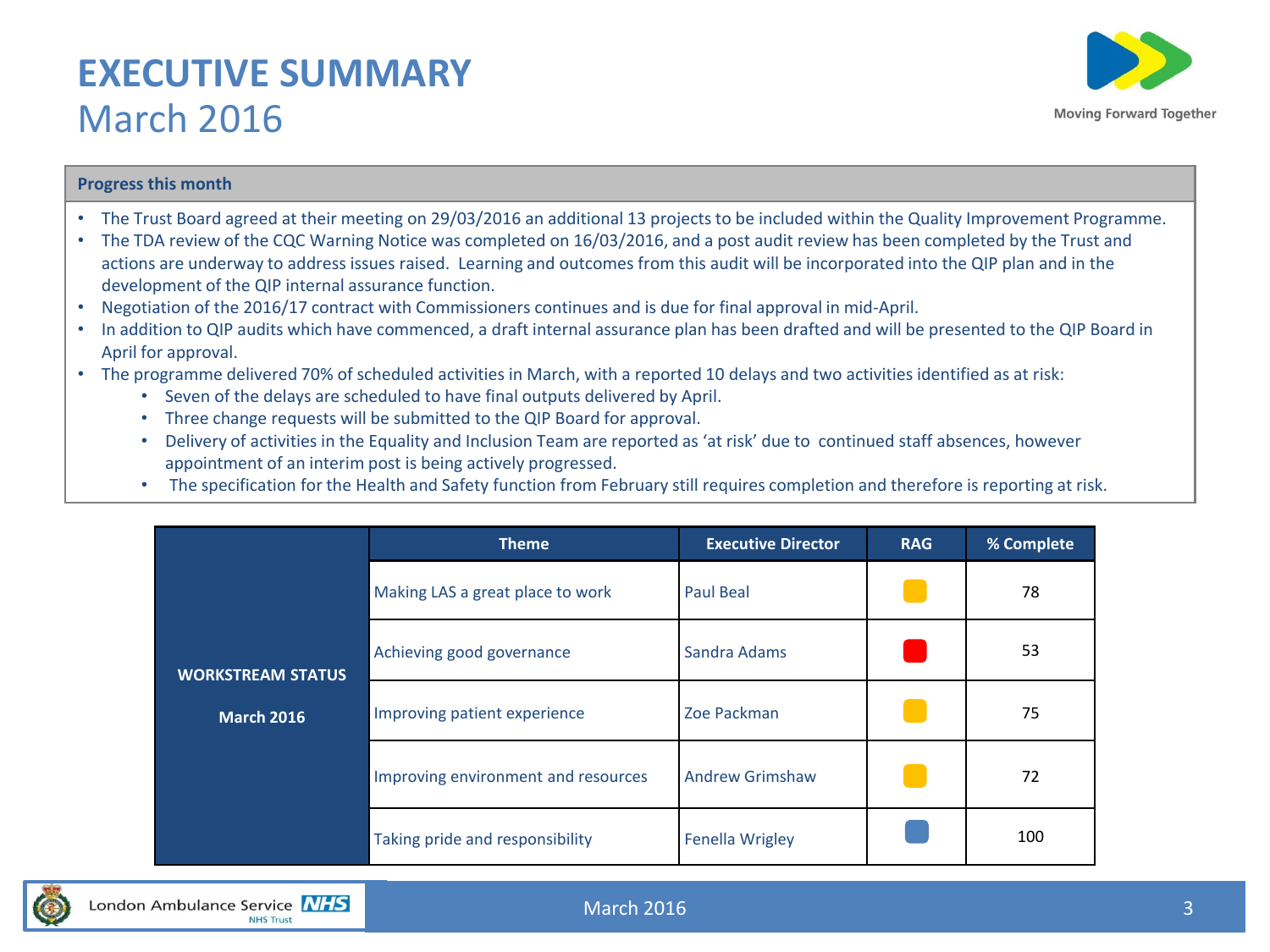#### **PROGRAMME SUMMARY** Forecast View



#### **Programme:**

- The LAS Vision and Values communications campaign is scheduled to be launched in April.
- The Quality Improvement Group will review and recommend projects that will have the greatest impact on frontline staff that can be delivered by an earlier date for approval by the QIP Board.
- The new Trust Chair will commence their duties in April 2016.

#### **Workstream Challenges:**

• There is one delay reported at present in relation to the alignment of the strategic risk review with local risk registers and the board assurance framework. This is a consequential effect of delayed training and the strategic review of the Trust risk register by the Trust Board. A change request has been raised for approval by the QIP Board in April.

|                                              |                                     |          | <b>April 2016</b> |              |         |               | <b>May 2016</b> |         |         |  |
|----------------------------------------------|-------------------------------------|----------|-------------------|--------------|---------|---------------|-----------------|---------|---------|--|
| <b>Theme</b>                                 | <b>Executive</b><br><b>Director</b> | Complete | On Track          | Delayed      | At Risk | Complete<br>I | On Track        | Delayed | At Risk |  |
| Making LAS a<br>great place to<br>work       | <b>Paul Beal</b>                    | na       |                   |              |         |               | $\overline{2}$  |         |         |  |
| Achieving good<br>governance                 | Sandra<br><b>Adams</b>              |          | 4                 | $\mathbf{1}$ |         |               | 3               |         |         |  |
| Improving<br>patient<br>experience           | Zoe<br>Packman                      | na       |                   |              |         |               | $\mathbf{1}$    |         |         |  |
| Improving<br>environment<br>and resources    | Andrew<br>Grimshaw                  |          | $\mathbf{1}$      |              |         |               | $\overline{2}$  |         |         |  |
| <b>Taking pride</b><br>and<br>responsibility | Fenella<br>Wrigley                  | na       |                   |              |         |               | $\mathbf{1}$    |         |         |  |
|                                              | <b>Total</b>                        |          | 6                 |              |         |               | 9               |         |         |  |

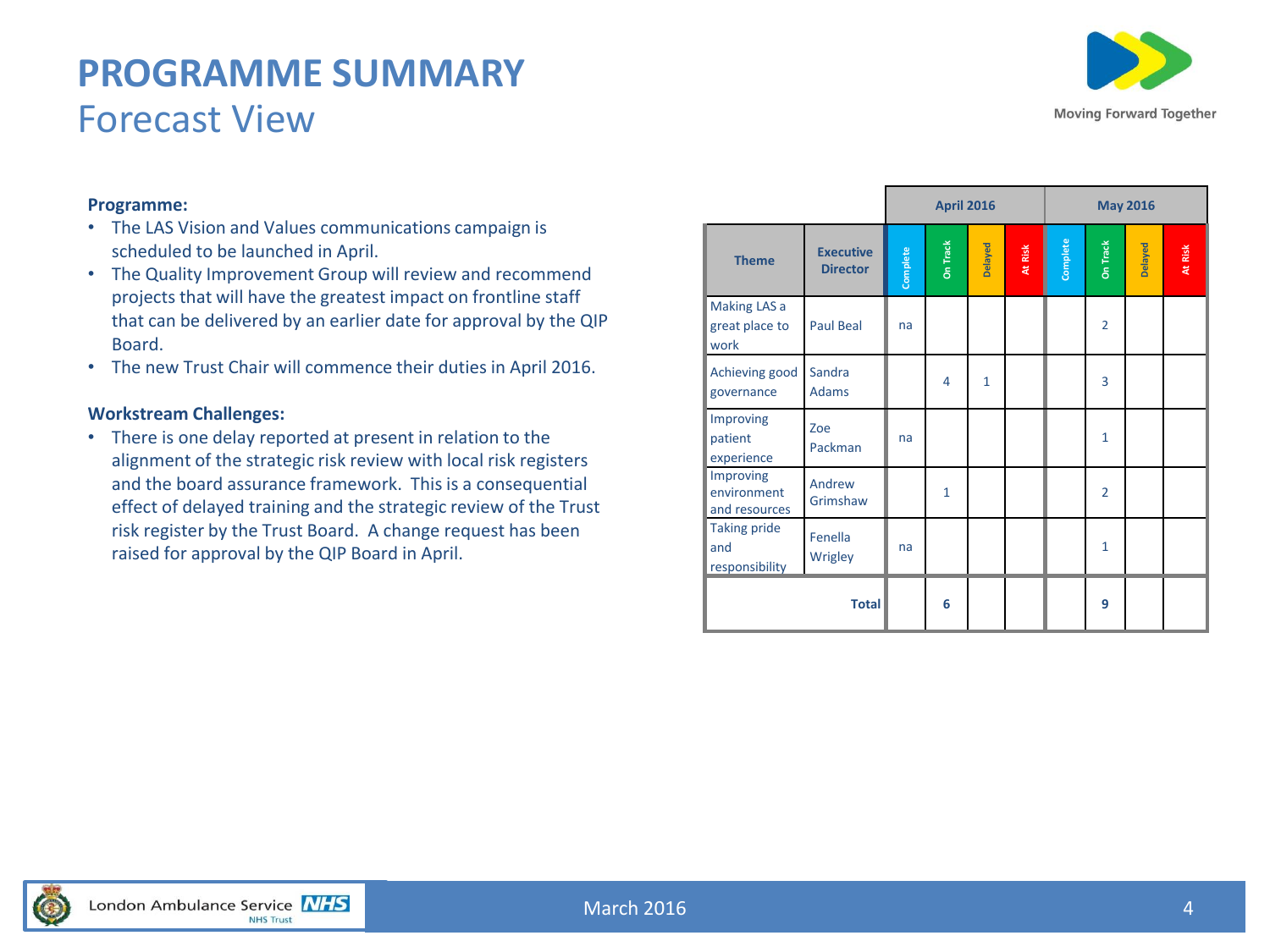

### **WORKSTREAM PROGRESS REPORTS**



London Ambulance Service **NHS** 

March 2016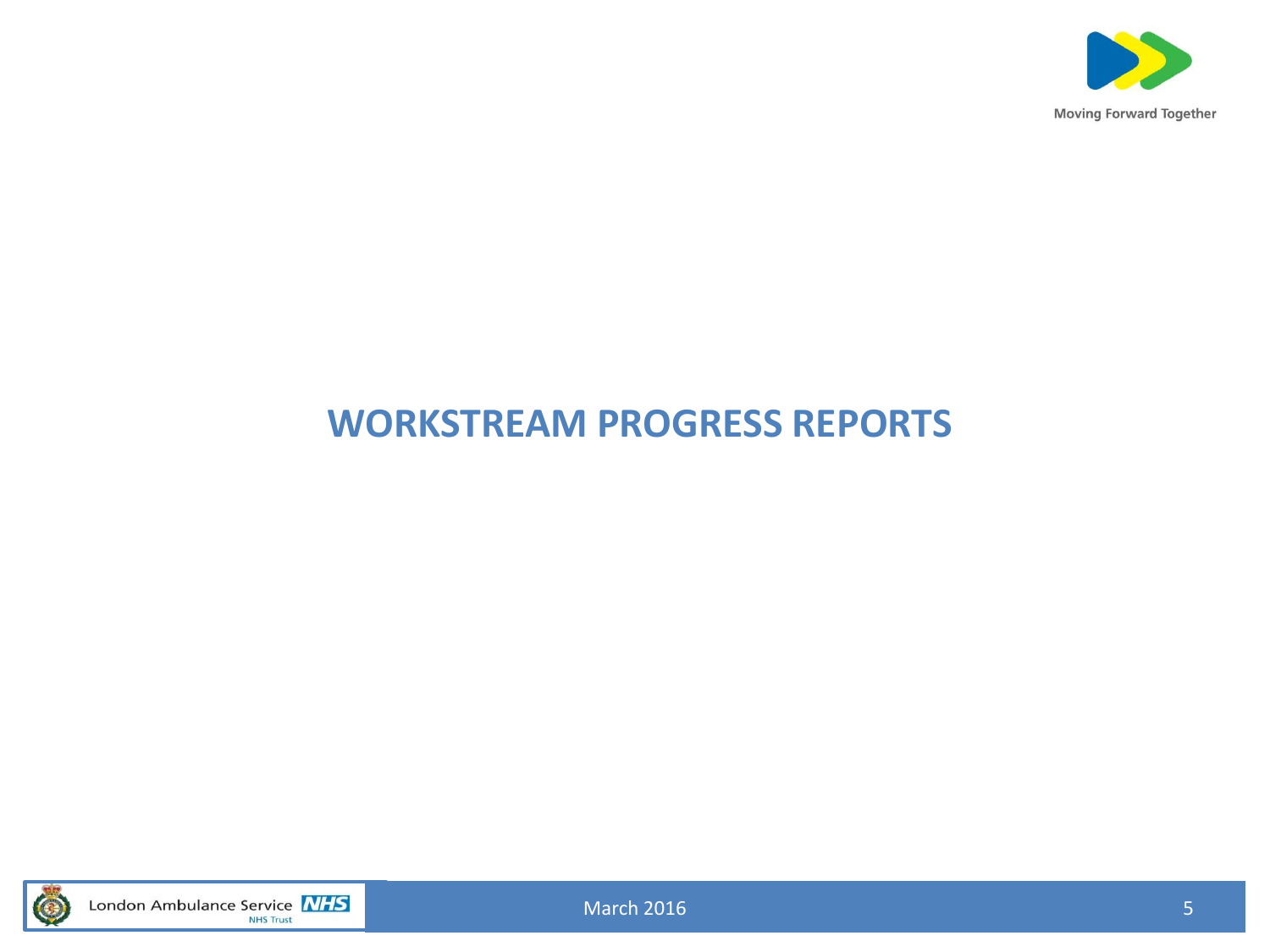## **1| MAKING THE LAS A GREAT PLACE TO WORK** Executive Lead: Paul Beal



| <b>HIGHLIGHTS</b><br><b>THIS MONTH</b> | The Trust has successfully appointed 717 new staff during 01/04/2015 - 31/03/2016, and the recruitment target of 3169 was<br>$\bullet$<br>met at the end of March.<br>The Trust is currently negotiating the 2016/17 contract with commissioners which is due to be signed off by mid April. This<br>$\bullet$<br>features our plans to create a Band 6 role for paramedics which is fully supported by the TDA.<br>The Bullying and Harassment (B&H) work stream has made significant process with the Dignity at Work policy (the rebranded<br>$\bullet$<br>B&H policy) which was ratified by the senior management team and is due to be launched in April.<br>The workshops conducted by the B&H specialist have now had more than 250 staff in attendance with the aim to have a further<br>50 staff attend by June 2016.<br>Two external organisations have been appointed to roll out approximately 50 places for staff to learn mediation and difficult<br>$\bullet$<br>conversation skills in May 2016.<br>A number of key personnel changes have occurred in March with the departure of both the Interim Director of HR and the<br>$\bullet$<br>Recruitment specialist which has resulted in a change request being submitted to the QIP Board to reassign activities in their<br>work streams<br>A equality and inclusion specialist has been appointed on an interim basis and is currently undertaking a review of the equality<br>and inclusion work stream. It is anticipated this will remain at risk whilst they complete an assessment of the current position<br>before progressing on the deliverables detailed in the QIP. |
|----------------------------------------|--------------------------------------------------------------------------------------------------------------------------------------------------------------------------------------------------------------------------------------------------------------------------------------------------------------------------------------------------------------------------------------------------------------------------------------------------------------------------------------------------------------------------------------------------------------------------------------------------------------------------------------------------------------------------------------------------------------------------------------------------------------------------------------------------------------------------------------------------------------------------------------------------------------------------------------------------------------------------------------------------------------------------------------------------------------------------------------------------------------------------------------------------------------------------------------------------------------------------------------------------------------------------------------------------------------------------------------------------------------------------------------------------------------------------------------------------------------------------------------------------------------------------------------------------------------------------------------------------------------------------------------------------|
|----------------------------------------|--------------------------------------------------------------------------------------------------------------------------------------------------------------------------------------------------------------------------------------------------------------------------------------------------------------------------------------------------------------------------------------------------------------------------------------------------------------------------------------------------------------------------------------------------------------------------------------------------------------------------------------------------------------------------------------------------------------------------------------------------------------------------------------------------------------------------------------------------------------------------------------------------------------------------------------------------------------------------------------------------------------------------------------------------------------------------------------------------------------------------------------------------------------------------------------------------------------------------------------------------------------------------------------------------------------------------------------------------------------------------------------------------------------------------------------------------------------------------------------------------------------------------------------------------------------------------------------------------------------------------------------------------|

|                                                                        |                       | <b>Outstanding actions</b>                                                                           | <b>March 2016</b> |                |                |  |
|------------------------------------------------------------------------|-----------------------|------------------------------------------------------------------------------------------------------|-------------------|----------------|----------------|--|
| <b>Deliverable</b>                                                     | <b>Executive Lead</b> | Delayed<br>Negotiate the funding for Band 6 paramedics as part of<br>contracting round 2016/17       | <b>Complete</b>   | <b>Delayed</b> | <b>At Risk</b> |  |
| Advert to Action (Recruitment)                                         | Paul Beal             |                                                                                                      | 1                 |                |                |  |
| <b>Bullying and Harassment</b>                                         | Paul Beal             | <b>At Risk</b>                                                                                       | 4                 |                |                |  |
| <b>Training</b>                                                        | Karen Broughton       | Undertake baseline assessment against the Equality<br>Delivery System 2 and Racial Equality Strategy | $\mathfrak{p}$    |                |                |  |
| Equality and Inclusion                                                 | Paul Beal             |                                                                                                      |                   |                |                |  |
| Vision and Strategy                                                    | Karen Broughton       |                                                                                                      | n/a               |                |                |  |
| <b>Supporting Staff</b>                                                | Karen Broughton       |                                                                                                      | n/a               |                |                |  |
| Retention                                                              | Paul Beal             |                                                                                                      |                   |                |                |  |
| $\overline{\phantom{a}}$<br>일상은 그는 일상의 그는 사람들이 있었다. 사람이 아니라 이 사람이 없었다. |                       |                                                                                                      |                   |                |                |  |

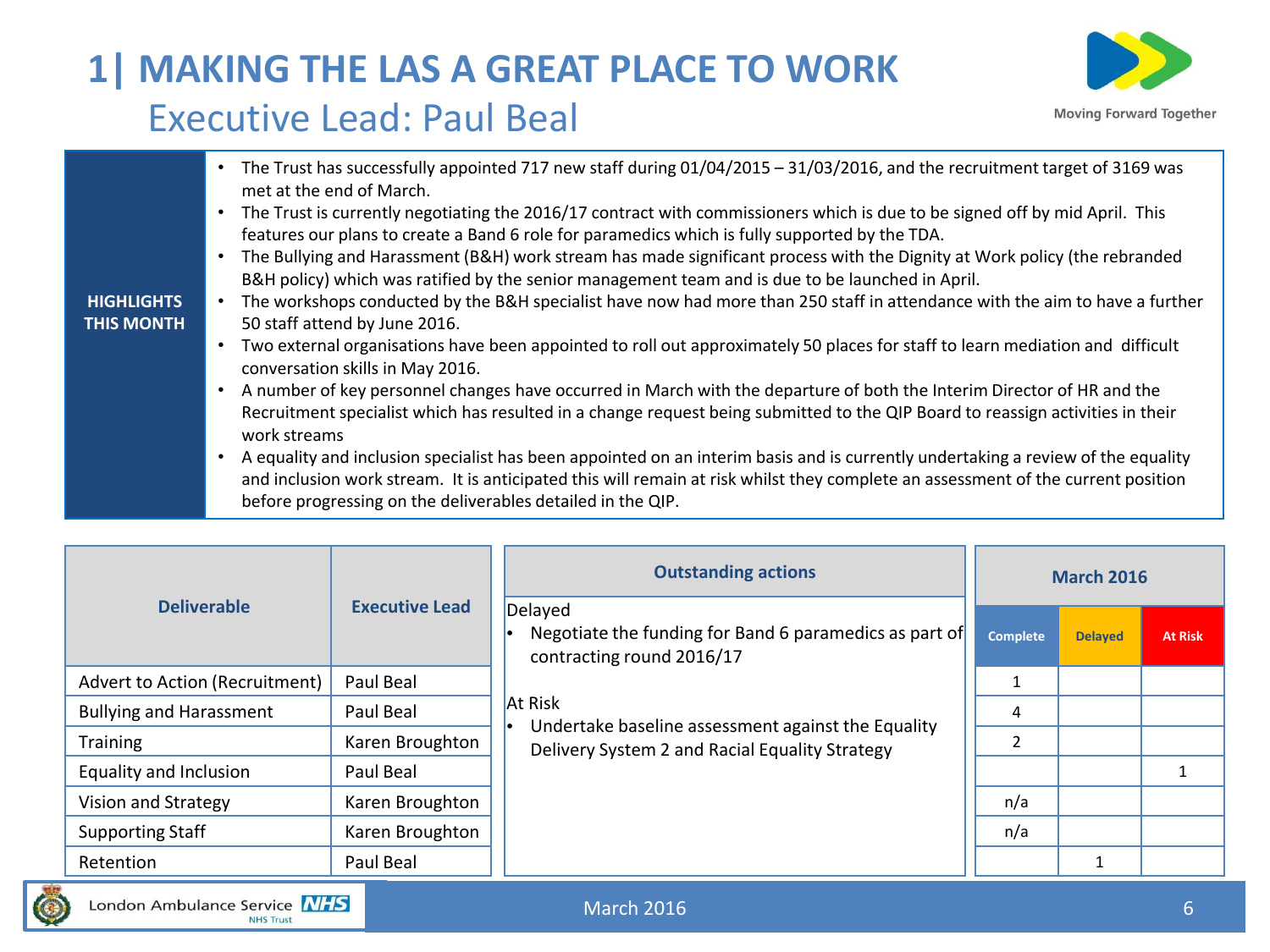# **1| MAKING THE LAS A GREAT PLACE TO WORK**



| <b>Focus for next month</b>                                      | <b>Key challenges</b>                                               |  |  |  |  |
|------------------------------------------------------------------|---------------------------------------------------------------------|--|--|--|--|
| Although there are no milestone deliverables scheduled in April, | Whilst the Director of HR post remains vacant, there is a potential |  |  |  |  |
| the month ahead will be focusing on corporate induction and the  | capacity issue with the SRO and PMO leads taking on additional      |  |  |  |  |
| signing of the 2016/17 contract                                  | deliverables.                                                       |  |  |  |  |
| Progress on the Oracle Learning Management (OLM) and Electronic  | The Director of Transformation and Strategy will takeover           |  |  |  |  |
| Staff Record (ESR) will be taken forward in April and project    | responsibility for Theme One whilst progress is made to recruit to  |  |  |  |  |
| managed by the Strategy and Planning Manager.                    | the permanent post.                                                 |  |  |  |  |

|                                | <b>Deliverable</b><br><b>Executive Lead</b> |  | <b>April 2016</b> |                 |                | <b>May 2016</b> |  |                 |                 |                |                |
|--------------------------------|---------------------------------------------|--|-------------------|-----------------|----------------|-----------------|--|-----------------|-----------------|----------------|----------------|
|                                |                                             |  | Complete          | <b>On Track</b> | <b>Delayed</b> | <b>At Risk</b>  |  | <b>Complete</b> | <b>On Track</b> | <b>Delayed</b> | <b>At Risk</b> |
| Advert to Action (Recruitment) | Paul Beal                                   |  | n/a               |                 |                |                 |  | n/a             |                 |                |                |
| <b>Bullying and Harassment</b> | Paul Beal                                   |  | n/a               |                 |                |                 |  | n/a             |                 |                |                |
| Training                       | Karen Broughton                             |  | n/a               |                 |                |                 |  |                 | $\mathbf{1}$    |                |                |
| Equality and Inclusion         | Paul Beal                                   |  | n/a               |                 |                |                 |  | n/a             |                 |                |                |
| Vision and Strategy            | Karen Broughton                             |  | n/a               |                 |                |                 |  |                 | $\mathbf 1$     |                |                |
| <b>Supporting Staff</b>        | Karen Broughton                             |  | n/a               |                 |                |                 |  | n/a             |                 |                |                |
| Retention                      | Paul Beal                                   |  | n/a               |                 |                |                 |  | n/a             |                 |                |                |

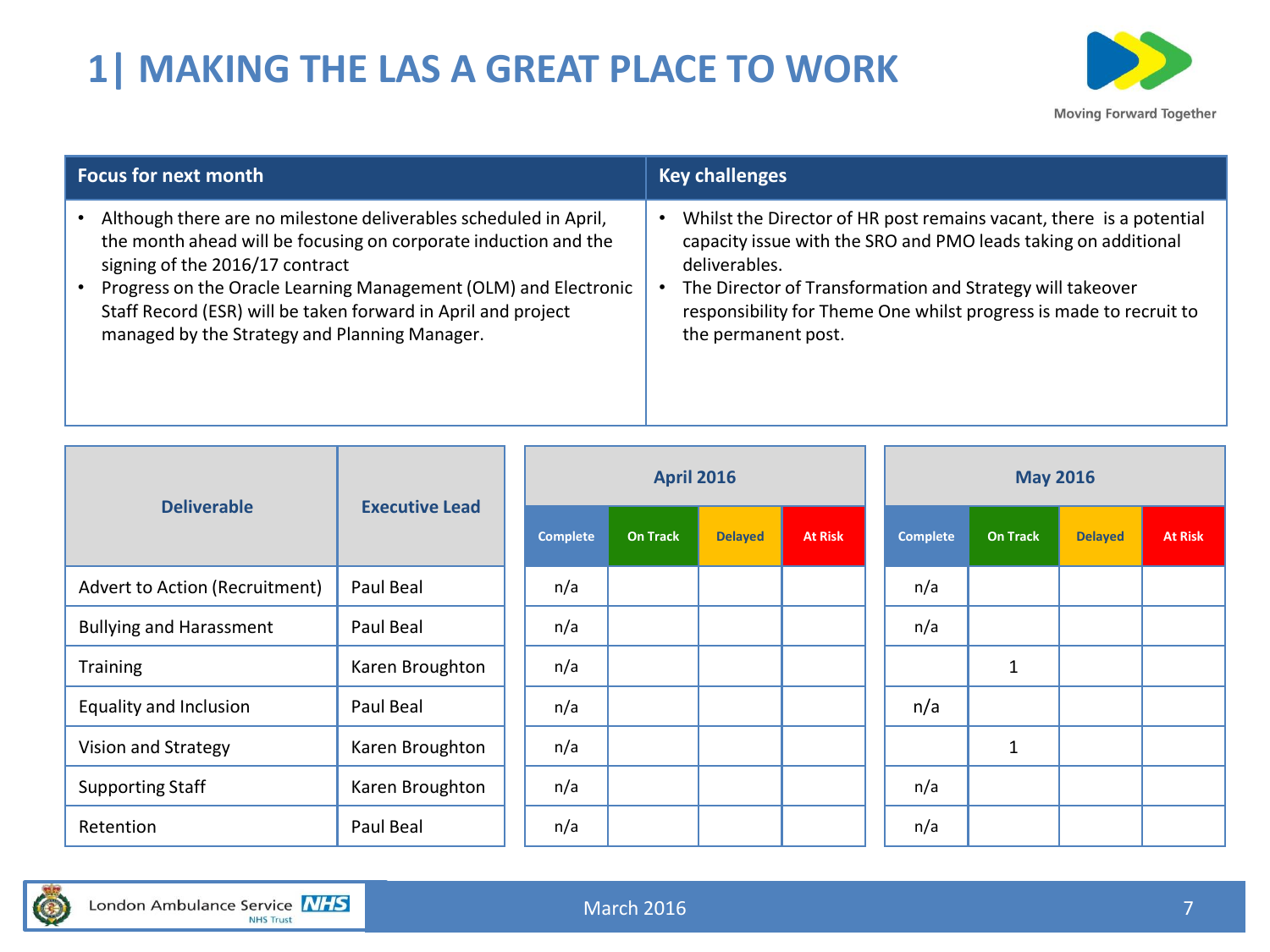# **2| ACHIEVING GOOD GOVERNANCE**

### Executive Lead: Sandra Adams



**HIGHLIGHTS THIS MONTH** • A number of key actions relating to risk management have been completed this month, with a scheduled risk register audit completed. This will be presented to the Risk, Compliance and Audit Group in April for assurance and review, and will be completed regularly on a quarterly basis. • The Risk Management Policy was ratified by the Trust Board at their meeting in March 2016. • Risk management training has been completed by the Risk and Audit Team with attendance of 263 managers from across all directorates in the Trust. A schedule of training sessions has been agreed to ensure that new and current managers who were absent on the scheduled dates to undertake the same training to ensure full compliance across the Trust. • A monthly Health and Safety bulletin has been released to staff focusing on the Health & Safety Executive new 'Reporting of Injuries, Diseases and Dangerous Occurrences Regulations' (RIDDOR) 2013 reporting regulations. A newsletter has been created and is due for circulation to all staff focusing on security management, manual handling and reaffirming the RIDDOR reporting regulations. • Six tasks for March are currently showing as delayed or at risk. There are change request forms in place as mitigation for three of these areas; strategic risk review and risk training for Board members which has been postponed to align with the 2016/17 business plan, and a delay to the creation of the 'single point of access team' to align with the timeframe for introducing DatixWeb into the Trust. • Listening to patients is currently showing delays on two tasks relating to the creation of patient leaflets to be available on LAS vehicles and the publicising of how patients can provide feedback on the external website. These delays encountered are due to issues relating to a third party supplier.

|                                                                |                       | <b>Outstanding actions</b>                                                                                                                                                                                                                               | <b>March 2016</b> |                |                |  |
|----------------------------------------------------------------|-----------------------|----------------------------------------------------------------------------------------------------------------------------------------------------------------------------------------------------------------------------------------------------------|-------------------|----------------|----------------|--|
| <b>Deliverable</b>                                             | <b>Executive Lead</b> | Delayed:<br>Complete a strategic risk review of the Trust risk register -<br>change request submitted for approval.                                                                                                                                      | <b>Complete</b>   | <b>Delayed</b> | <b>At Risk</b> |  |
| <b>Risk Management</b>                                         | Sandra Adams          | Risk management training for NEDs and Executive<br>Directors-change request submitted for approval.<br>Scope, design and create information materials to be<br>available on LAS vehicles for patients.                                                   |                   | 2              |                |  |
| Capability and capacity of<br>Health, Safety and Risk function | Sandra Adams          |                                                                                                                                                                                                                                                          |                   |                |                |  |
| Improving incident reporting                                   | Sandra Adams          | Update external website and develop mechanisms to<br>improve the process for patient feedback.<br>Implement the outcomes following the scope in creating a<br>single point of access<br>At risk<br>Outcome of benchmarking will inform specification for |                   |                |                |  |
| Duty of Candour                                                | Sandra Adams          |                                                                                                                                                                                                                                                          | 2                 |                |                |  |
| Operational planning                                           | Paul Woodrow          |                                                                                                                                                                                                                                                          | n/a               |                |                |  |
| Listening to patients                                          | Zoe Packman           | external review of the function - change request submitted<br>for approval.                                                                                                                                                                              |                   |                |                |  |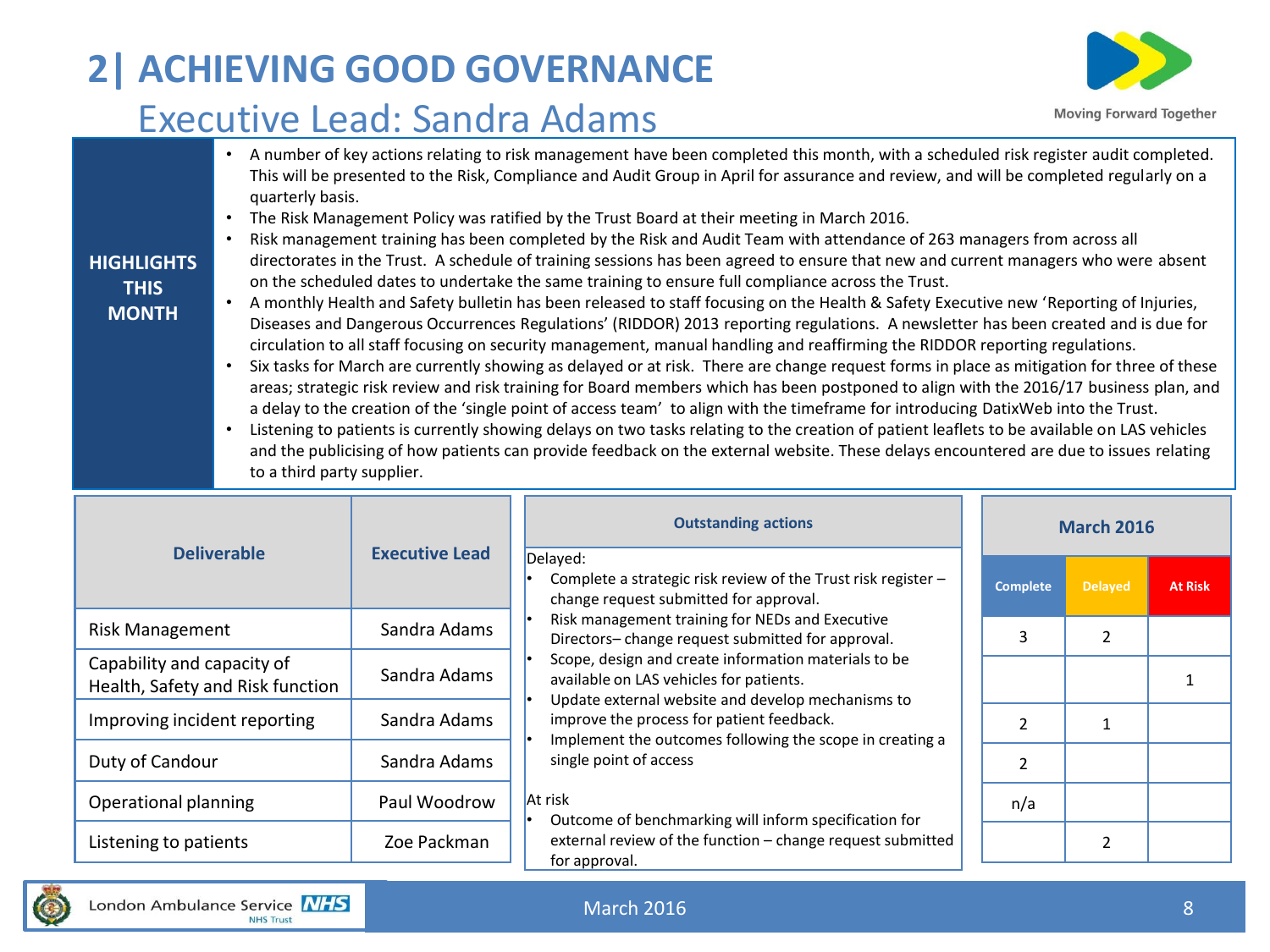# **2| ACHIEVING GOOD GOVERNANCE**



| <b>Focus for next month</b>                                                                                                                                                                                                                                                                                                                                                                                             | <b>Key challenges</b>                                                                                                                                                                                                                                                                                                                                                                                                         |
|-------------------------------------------------------------------------------------------------------------------------------------------------------------------------------------------------------------------------------------------------------------------------------------------------------------------------------------------------------------------------------------------------------------------------|-------------------------------------------------------------------------------------------------------------------------------------------------------------------------------------------------------------------------------------------------------------------------------------------------------------------------------------------------------------------------------------------------------------------------------|
| Recovering the delayed elements within the 'listening to patients'<br>project with the introduction of information materials and updates<br>to the Trust external website to ensure an improved process for<br>obtaining feedback from complainants.<br>Publication of the newly updated Risk Management Policy to all<br>staff.<br>• Start the consultation process for the Health and Safety function /<br>structure. | Key members of the Patient Experiences Team have been<br>unavailable due to unexpected absences, which may impact on<br>delivery on the listening to patients actions. Therefore the Deputy<br>Director of Nursing and Quality will advise on the available options<br>to obtain patient feedback.<br>Achieving a mutually agreed rest break policy between all parties<br>within the scheduled timeframe may be challenging. |

| <b>Deliverable</b>                                             |                             | <b>April 2016</b> |                 |                |                | <b>May 2016</b> |                 |                |                |
|----------------------------------------------------------------|-----------------------------|-------------------|-----------------|----------------|----------------|-----------------|-----------------|----------------|----------------|
|                                                                | <b>Executive Lead</b>       | <b>Complete</b>   | <b>On Track</b> | <b>Delayed</b> | <b>At Risk</b> | <b>Complete</b> | <b>On Track</b> | <b>Delayed</b> | <b>At Risk</b> |
| <b>Risk Management</b>                                         | Sandra Adams                |                   | 2               |                |                | n/a             |                 |                |                |
| Capability and capacity of Health,<br>Safety and Risk function | Sandra Adams                | n/a               |                 |                |                |                 |                 |                |                |
| Improving incident reporting                                   | Sandra Adams                |                   |                 |                |                |                 |                 |                |                |
| Duty of Candour                                                | Sandra Adams                | n/a               |                 |                |                | n/a             |                 |                |                |
| Operational planning                                           | Paul Woodrow /<br>Paul Beal |                   |                 |                |                | n/a             |                 |                |                |
| Listening to patients                                          | Zoe Packman                 |                   |                 |                |                | n/a             |                 |                |                |

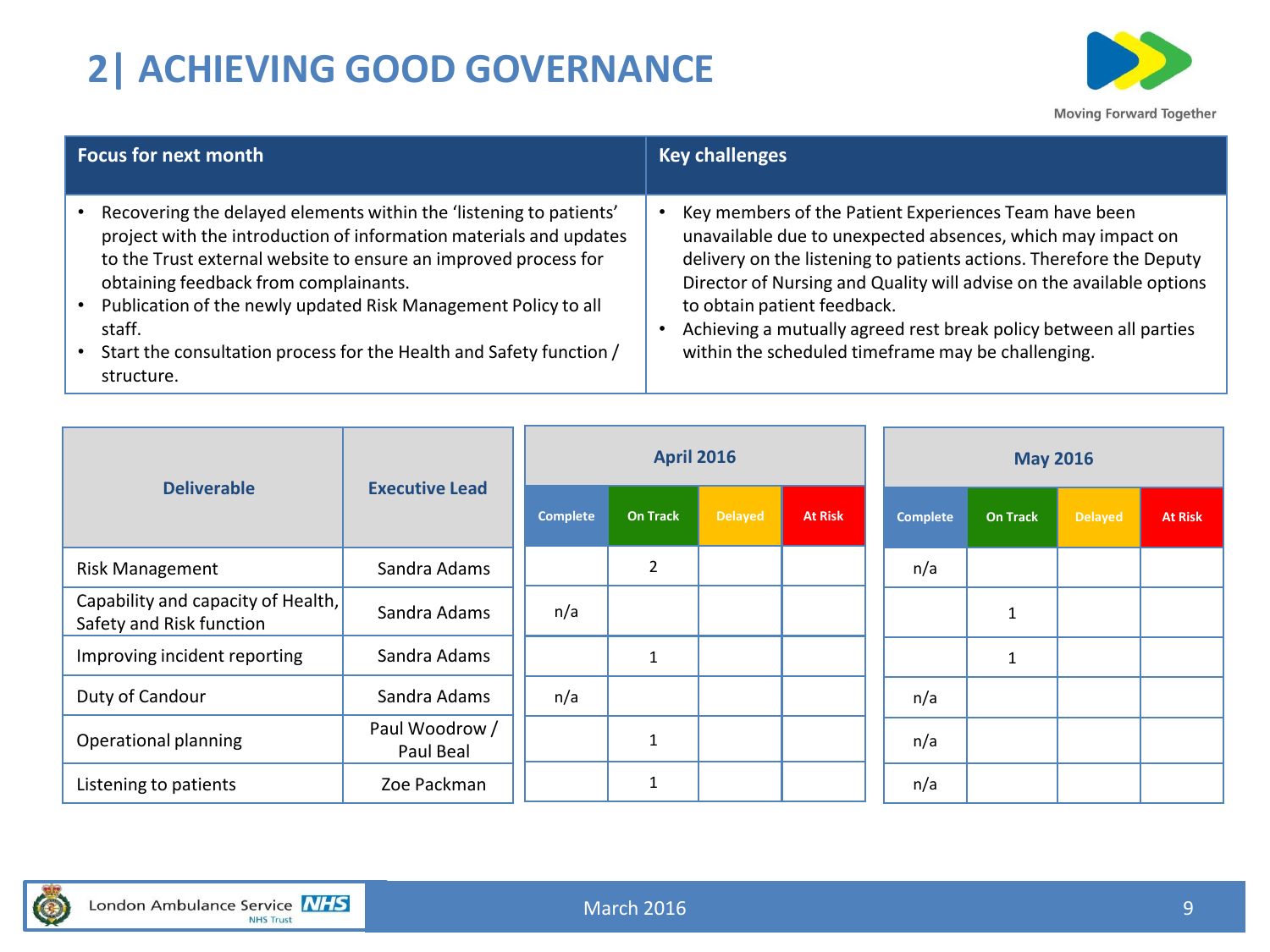# **3| IMPROVING PATIENT EXPERIENCE** Executive Lead: Zoe Packman



| <b>HIGHLIGHTS</b> | • The Patient Transport Service (PTS) consistently achieve the estimated waiting times as contractually required. All<br>contracting Trusts have confirmed that they are satisfied with LAS compliance, however LAS have been unable to reach<br>mutual agreement with contracting acute Trusts on how to obtain patient feedback on their experience of the PTS service.<br>Alternative arrangements are now in place to seek feedback directly from patients from April through a direct letter and<br>questionnaire. |
|-------------------|-------------------------------------------------------------------------------------------------------------------------------------------------------------------------------------------------------------------------------------------------------------------------------------------------------------------------------------------------------------------------------------------------------------------------------------------------------------------------------------------------------------------------|
| THIS MONTH        | The guidance for managing mental health patients has been completed and communication with staff is underway, and has                                                                                                                                                                                                                                                                                                                                                                                                   |
|                   | been shared with the Quality, Governance and Assurance Manager in the Emergency Operations Centre. In order to<br>monitor feedback, a survey has been set up to assess the before and after impact of the promotional materials, and a                                                                                                                                                                                                                                                                                  |
|                   | dedicated email address has also been established to enable staff to provide feedback.                                                                                                                                                                                                                                                                                                                                                                                                                                  |
|                   | The outcome of the HAS-pin (hospital notification) system review has been completed and shared with the Director of                                                                                                                                                                                                                                                                                                                                                                                                     |
|                   | Operations who is in regular communication with representatives from the TDA.                                                                                                                                                                                                                                                                                                                                                                                                                                           |
|                   |                                                                                                                                                                                                                                                                                                                                                                                                                                                                                                                         |

|                           |                                  | <b>Outstanding actions</b>                                                                                   | <b>March 2016</b> |                |                |  |
|---------------------------|----------------------------------|--------------------------------------------------------------------------------------------------------------|-------------------|----------------|----------------|--|
| <b>Deliverable</b>        | <b>Executive Lead</b>            | Delayed:<br>Communication to patients and providers regarding<br>estimated PTS waiting times and action plan | <b>Complete</b>   | <b>Delayed</b> | <b>At Risk</b> |  |
| Patient Transport Service | Paul Woodrow                     |                                                                                                              |                   |                |                |  |
| Meeting peoples needs     | Fenella Wrigley/ Paul<br>Woodrow |                                                                                                              |                   |                |                |  |
| <b>Response Times</b>     | Paul Woodrow                     |                                                                                                              |                   |                |                |  |

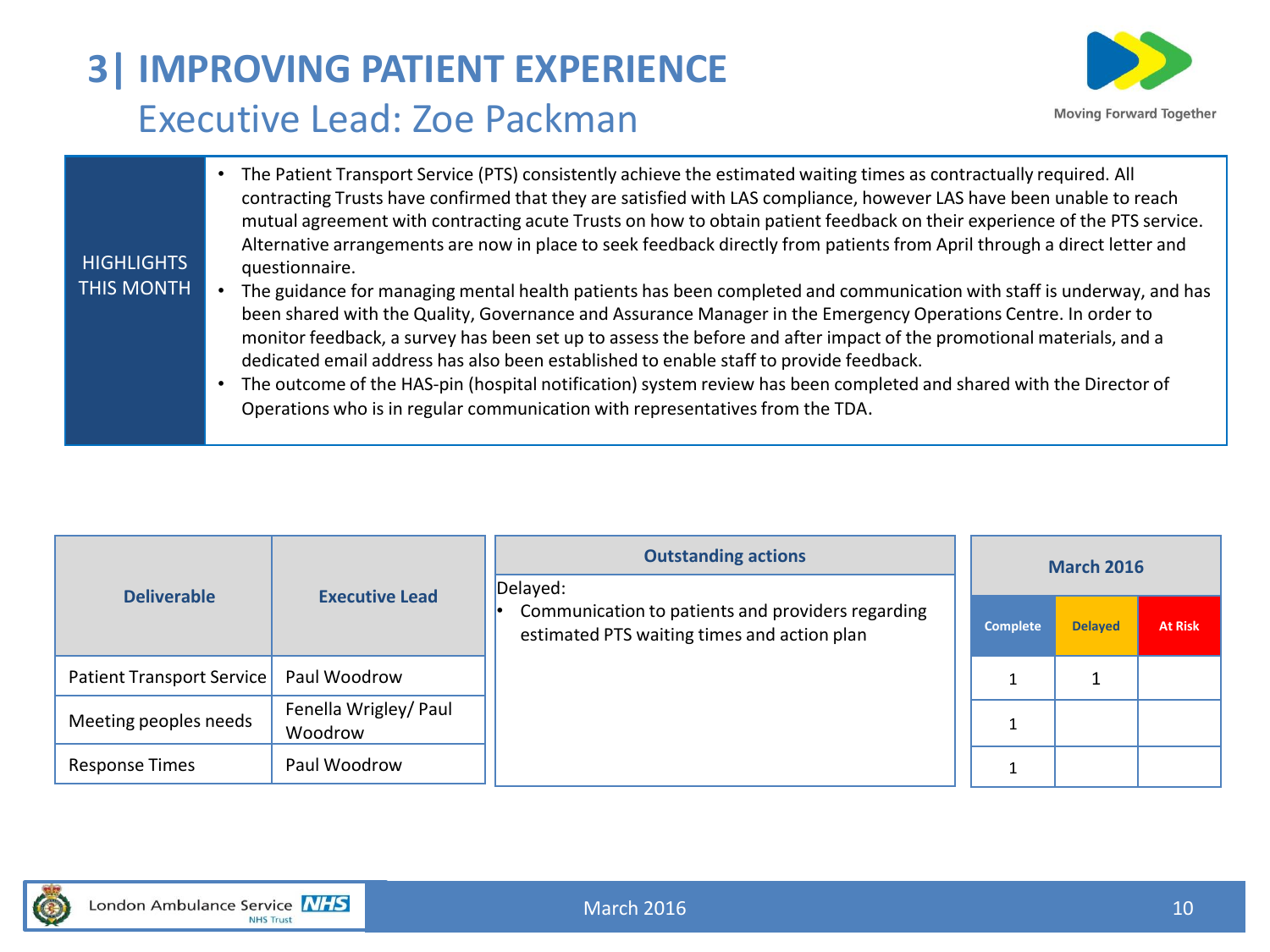# **3| IMPROVING PATIENT EXPERIENCE**



| <b>Focus for next month</b>                                                                                                                                                                                                                                                                                                                                                                                                                                                                                                                                                                                                                                                                      | <b>Key challenges</b>                                                                                                                                                                                                                                                                                                                                                                      |
|--------------------------------------------------------------------------------------------------------------------------------------------------------------------------------------------------------------------------------------------------------------------------------------------------------------------------------------------------------------------------------------------------------------------------------------------------------------------------------------------------------------------------------------------------------------------------------------------------------------------------------------------------------------------------------------------------|--------------------------------------------------------------------------------------------------------------------------------------------------------------------------------------------------------------------------------------------------------------------------------------------------------------------------------------------------------------------------------------------|
| Although there are no specific milestones to be delivered for this<br>theme in April and May, each project will be focussing on the<br>delivery of the detailed actions in order to ensure the projects<br>remain on track.<br>• PTS will focus on delivering the mitigating actions for the delayed<br>activity from March.<br>• Communication on the new mental health guidance will continue,<br>in addition to support provided by dedicated mental health nurses<br>within the Control Room.<br>In the project 'meeting people's needs', the focus will be on the<br>detailed plans for bariatric patients including establishment of the<br>working group and review of benchmarking data. | PTS communication with patients - this delayed action is being<br>mitigated throughout April as alternative approaches to<br>communication have been implemented.<br>The report on response times was shared with colleagues from the<br>TDA. As this is a system-wide issue the challenge is how to support<br>the system via the TDA to deliver the actions required for the<br>project. |

| <b>Executive Lead</b><br><b>Deliverable</b> |                                  | <b>April 2016</b> |                |                |  |                 |                 | <b>May 2016</b> |                |  |
|---------------------------------------------|----------------------------------|-------------------|----------------|----------------|--|-----------------|-----------------|-----------------|----------------|--|
|                                             | Complete                         | <b>On Track</b>   | <b>Delayed</b> | <b>At Risk</b> |  | <b>Complete</b> | <b>On Track</b> | <b>Delayed</b>  | <b>At Risk</b> |  |
| <b>Patient Transport Service</b>            | Paul Woodrow                     | n/a               |                |                |  |                 | n/a             |                 |                |  |
| Meeting peoples needs                       | Fenella Wrigley/<br>Paul Woodrow | n/a               |                |                |  |                 | n/a             |                 |                |  |
| <b>Response Times</b>                       | Paul Woodrow                     | n/a               |                |                |  |                 | n/a             |                 |                |  |

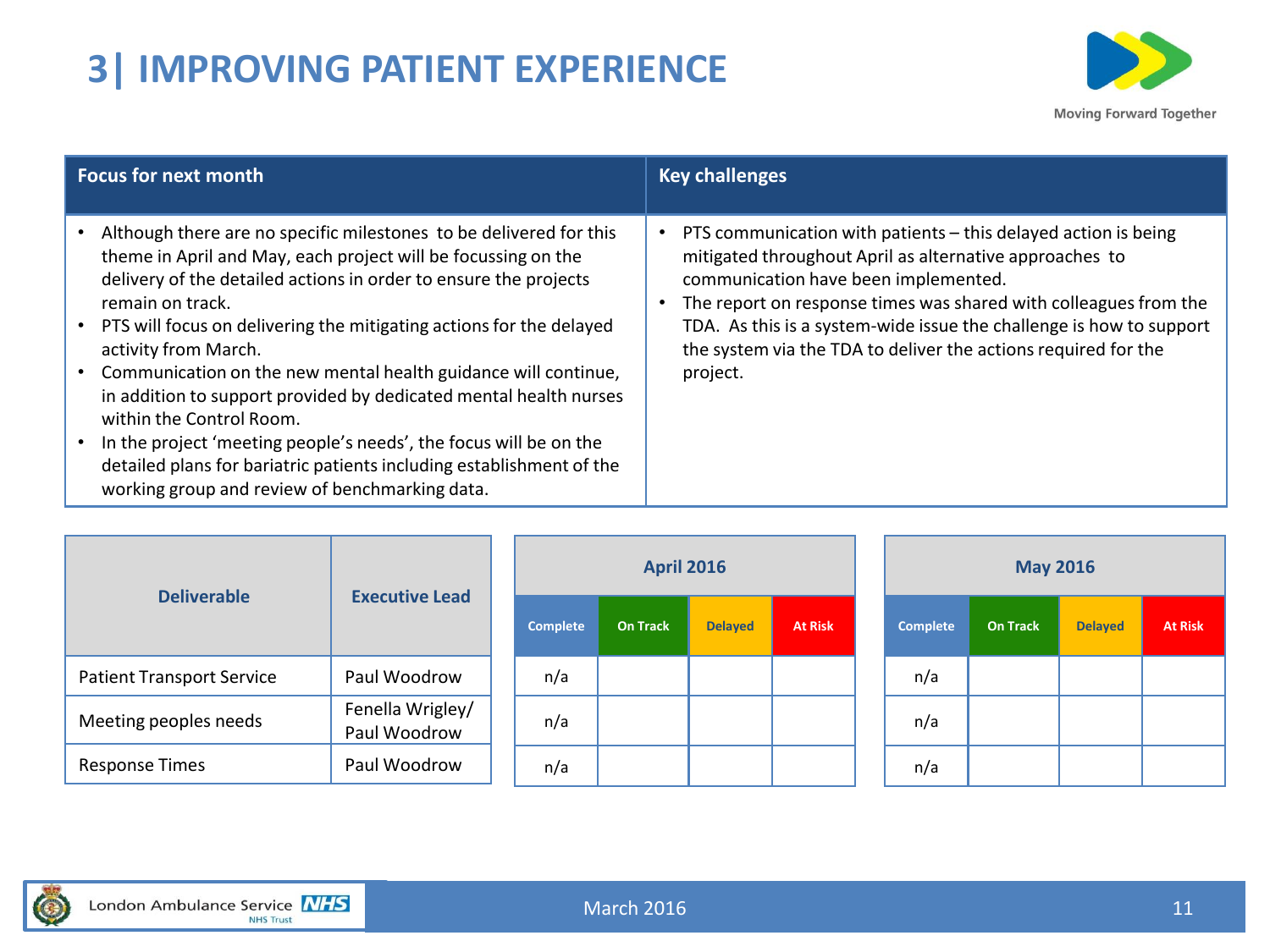# **4| IMPROVE ENVIRONMENT AND RESOURCES** Executive Lead: Andrew Grimshaw



- An initial review of the process relating to vehicle checks at the start of shift has been completed. This has identified a number of complexities relating to the current use of vehicles, and therefore a formal review of the resource requirement to undertake vehicle checks will be completed by the end of April. • It is recognised there are synergies between a number of activities within the QIP which could be addressed if the current boundaries of the make ready process was extended. Discussions with relevant Executive Leads will determine the feasibility of transferring additional operational responsibilities to the make ready team, and the subsequent impact. • A stable volume of minor defects to be repaired under the 'zero tolerance' criteria continue to be managed by the workshops through both planned and unplanned vehicle maintenance jobs. • The review of out of hours cover and potential extended coverage for workshop maintenance has been completed. A report sets out recommendations to increase the number of workshop technicians to manage the current workload, and an outline of the resource requirements if it is agreed to extend workshop services over the weekend. • Review of third party contracts has been completed, resulting in a revised service level agreement for breakdown coverage. Discussions have been initiated with the tyre replacement provider, and a improved call centre capacity has been arranged • Guidance for staff on 'bare below the elbows' has been approved by the Uniform Working Group, and is awaiting ratification by the Senior Management Team. The compliance monitoring process has been established and will be implemented following approval of the Uniform policy. The implementation of the revised regime for station cleaning is underway. • Newly recruited staff in the HART team have completed their core training and are fully deployed in operational posts, with the exception of one staff member who is due to complete a final component of their training in April.
	- Development of the 2016/17 training plan for the HART resilience function is complete.

|                                                 |                       | <b>Outstanding actions</b>                                                                                         | <b>March 2016</b> |                |                |  |  |
|-------------------------------------------------|-----------------------|--------------------------------------------------------------------------------------------------------------------|-------------------|----------------|----------------|--|--|
| <b>Deliverable</b>                              | <b>Executive Lead</b> | Delayed<br>Scope and review process to provide time and resource to                                                | <b>Complete</b>   | <b>Delayed</b> | <b>At Risk</b> |  |  |
| Fleet / Vehicle Preparation                     | Andrew Grimshaw       | enable statutory vehicle checks at start of shift.                                                                 | 4                 |                |                |  |  |
| <b>Information Management</b><br>and Technology | Andrew Grimshaw       | Define implementation plan for agreed changes (following<br>agreement of the responsibilities for all resource and | n/a               |                |                |  |  |
| Infection prevention and<br>control             | Zoe Packman           | equipment on stations).<br>Review current guidance on bare below the elbows and<br>reissue to staff.               |                   |                |                |  |  |
| <b>Facilities and Estates</b>                   | Sandra Adams          |                                                                                                                    |                   |                |                |  |  |
| Resilience functions                            | Paul Woodrow          |                                                                                                                    |                   |                |                |  |  |

#### **HIGHLIGHTS THIS MONTH**

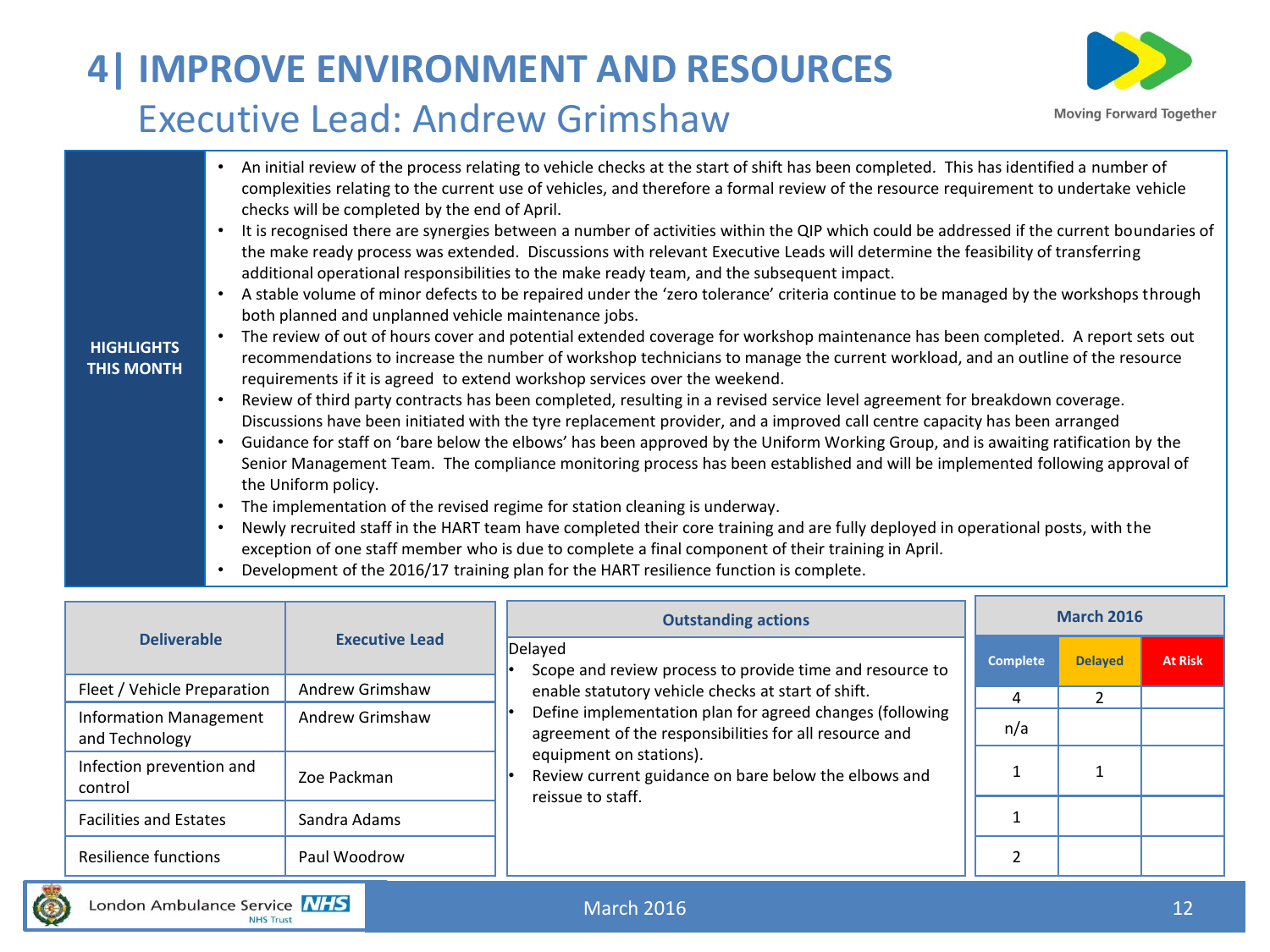# **4| IMPROVE ENVIRONMENT AND RESOURCES**



| Focus for next month                                                                                       | Key challenges:                                                                                                                                                                                                                       |
|------------------------------------------------------------------------------------------------------------|---------------------------------------------------------------------------------------------------------------------------------------------------------------------------------------------------------------------------------------|
| The Make Ready pilot continues, and a review of the processes will be<br>completed by the end of May 2016. | The complexities relating to vehicle check processes at the start of<br>shift, may mean an extended implementation programme.<br>Development of the implementation plan in April will determine<br>whether this will be future issue. |

| <b>Deliverable</b>                       | <b>Executive Lead</b> |                 | <b>April 2016</b> |                |                |          | <b>May 2016</b> |                |                |  |  |  |  |
|------------------------------------------|-----------------------|-----------------|-------------------|----------------|----------------|----------|-----------------|----------------|----------------|--|--|--|--|
|                                          |                       | <b>Complete</b> | <b>On Track</b>   | <b>Delayed</b> | <b>At Risk</b> | Complete | <b>On Track</b> | <b>Delayed</b> | <b>At Risk</b> |  |  |  |  |
| Fleet / Vehicle Preparation              | Andrew<br>Grimshaw    |                 | $\mathbf{A}$      |                |                |          | 2               |                |                |  |  |  |  |
| Information Management and<br>Technology | Andrew<br>Grimshaw    | n/a             |                   |                |                | n/a      |                 |                |                |  |  |  |  |
| Infection prevention and<br>control      | Zoe Packman           | n/a             |                   |                |                | n/a      |                 |                |                |  |  |  |  |
| <b>Facilities and Estates</b>            | Sandra Adams          | n/a             |                   |                |                | n/a      |                 |                |                |  |  |  |  |
| <b>Resilience functions</b>              | Paul Woodrow          | n/a             |                   |                |                | n/a      |                 |                |                |  |  |  |  |

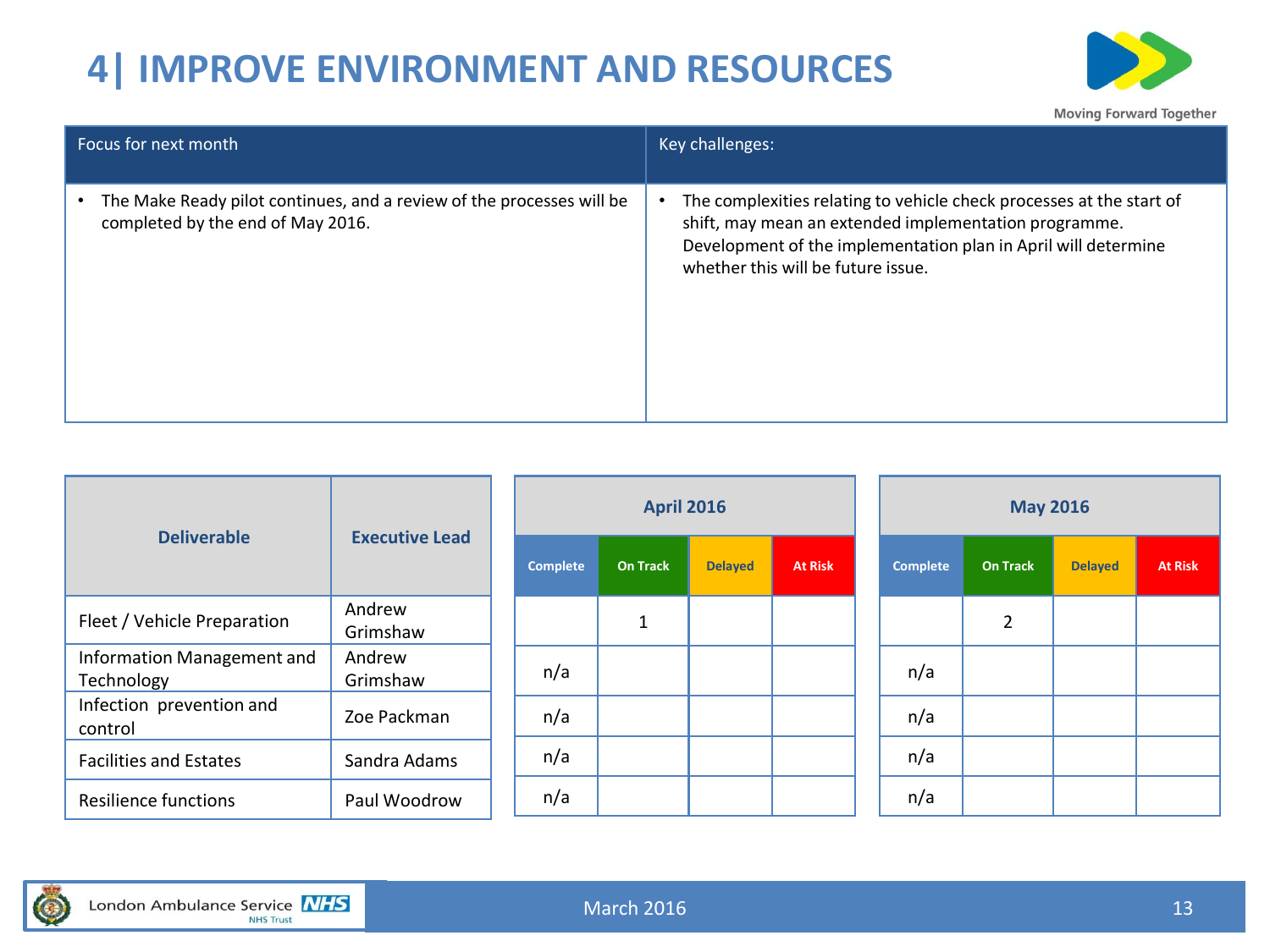# **5| TAKING PRIDE AND RESPONSIBILITY** Executive Lead: Fenella Wrigley



#### **Medicine Management:**

• Addressing medicines management across the Trust remains a high priority, and focus is being applied to deliver actions that will have a positive impact on our frontline staff and reduces clinical risk. To promote a unified approach on the delivery of the medicines management activities across multidisciplinary groups, a dedicated a project group will be established to coordinate all activities so that there is full visibility and clarity of what is being delivered, by whom, and the timeframe for delivery.

• In order to achieve the outcomes to review and reinforce the current process to capture batch numbers and to allow for

#### **HIGHLIGHTS**

#### **THIS MONTH**

- reissued the drugs promotional posters, and have conducted an audit at Logistics to investigate the number of drugs packs with completed usage data
- added a criterion for completion of drug pack codes where staff administer drugs from drug packs. It is expected the CARU will start reporting from April.
- Completed train-the-trainer CSR sessions

reporting, monitoring and assurance of compliance, we have:

#### **Safeguarding:**

- A standard paragraph relating to safeguarding has been agreed and is being added to all new and revised job descriptions. This activity was scheduled for delivery in March, however was completed in February.
- Funding has been agreed by NHS England to appoint safeguarding supervisors.

| <b>Deliverable</b>         | <b>Executive Lead</b> | <b>Outstanding actions</b><br>There are currently no outstanding or delayed actions | <b>March 2016</b> |                |                |  |  |
|----------------------------|-----------------------|-------------------------------------------------------------------------------------|-------------------|----------------|----------------|--|--|
|                            |                       |                                                                                     | <b>Complete</b>   | <b>Delayed</b> | <b>At Risk</b> |  |  |
| Clinical supervision       | Fenella Wrigley       |                                                                                     | n/a               |                |                |  |  |
| <b>Consent MCA</b>         | Zoe Packman           |                                                                                     | n/a               |                |                |  |  |
| <b>Medicine Management</b> | Fenella Wrigley       |                                                                                     |                   |                |                |  |  |
| Safeguarding               | Zoe Packman           |                                                                                     |                   |                |                |  |  |